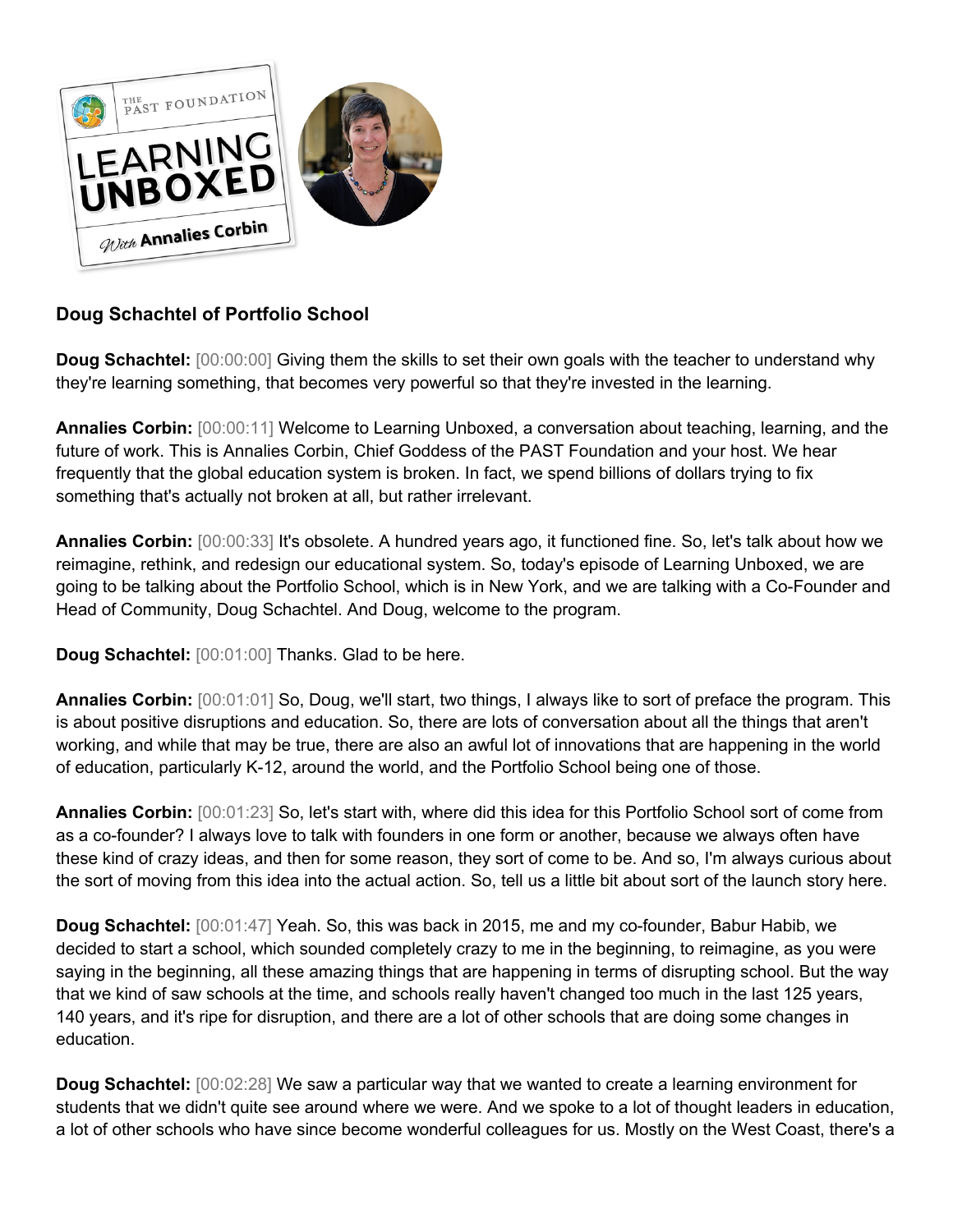lot more schools in that entire space. But like Saeed and those, I listened to your last program. That was a great one.

**Annalies Corbin:** [00:02:56] Good.

**Doug Schachtel:** [00:02:58] A NuVu studio. And so, there are similar models, and it's interesting that when you talk to all these different innovative schools, it's like a big Venn diagram, there's a lot of similarities, but then there's also places where they kind of differ. And in putting the school together, it becomes a reflection of the community that you're building it with, and the team that you have in place, and what kind of approach you're kind of going for. But pretty early on, we realized that the school was going to focus on a makercentered approach to education, where kids are going to be working on hands-on projects, the learning is going to be integrated rather than separated out into subjects, and that it was going to be starting in kindergarten.

**Doug Schachtel:** [00:03:47] There are a number of schools that do this at the high school level, like High Tech High in San Diego, and that was an interesting kind of conversation in the beginning, is where would we start? Will we start in kindergarten? Will we start in high school? And we really wanted to build it from the ground up, and it so made sense for us to start a kindergarten. And we started as a K-to-three back in 2016, and now, in our next year, we're going to be K-to-six.

**Annalies Corbin:** [00:04:14] Okay. Yeah. You want to just start with the itty-bitties.

**Doug Schachtel:** [00:04:17] Yeah, exactly.

**Annalies Corbin:** [00:04:18] Yeah. They're fun. That's a great place to start. And it's funny because we've internally, at PAST, had this conversation numerous times as well, right? In the work that we do, where is the most meaningful place to be impactful, especially if you're talking about creating some type of change? And there's something to be said for starting at that ground level and building up. You can also start in the middle and build out in both directions. And there are pros and cons to all of those approaches. And so, it's intriguing and interesting, sort of the space that you started.

**Annalies Corbin:** [00:04:49] And the other thing that's really interesting to me is, so starting schools, that's not your background. So, that's the other piece, I think, that's a bit intriguing about actually all of these schools that are part of the collection, if you will, of innovative schools that are part of your group. So, you mentioned NuVu, who actually aired this week in a fabulous conversation, but like many of the folks involved in these creative endeavors, and I think this is fairly common, your background is not in education. You're a marketing and media guy.

**Doug Schachtel:** [00:05:19] Yeah, exactly. And it was funny that it wasn't my background. My only background in education is that I went to a number of schools growing up. And it's interesting that where there's a lot to say about this, but for me, there was a real personal element that really connected to why I wanted to do schools. And there are sort of like the micro-reasons of why, what is my personal why for the business?

**Doug Schachtel:** [00:05:49] But that sort of matched what, in a macro level, which is sort of what we were talking about in the beginning, when you take on this idea of the system of education, you re-shifted. When those things line up, you really feel like, oh, I might be onto something very powerful. I actually could have a very important part in our culture. And for me personally, though, I went to—this is a story that kind of resonates with a lot of people that I speak to, is that I always loved learning growing up.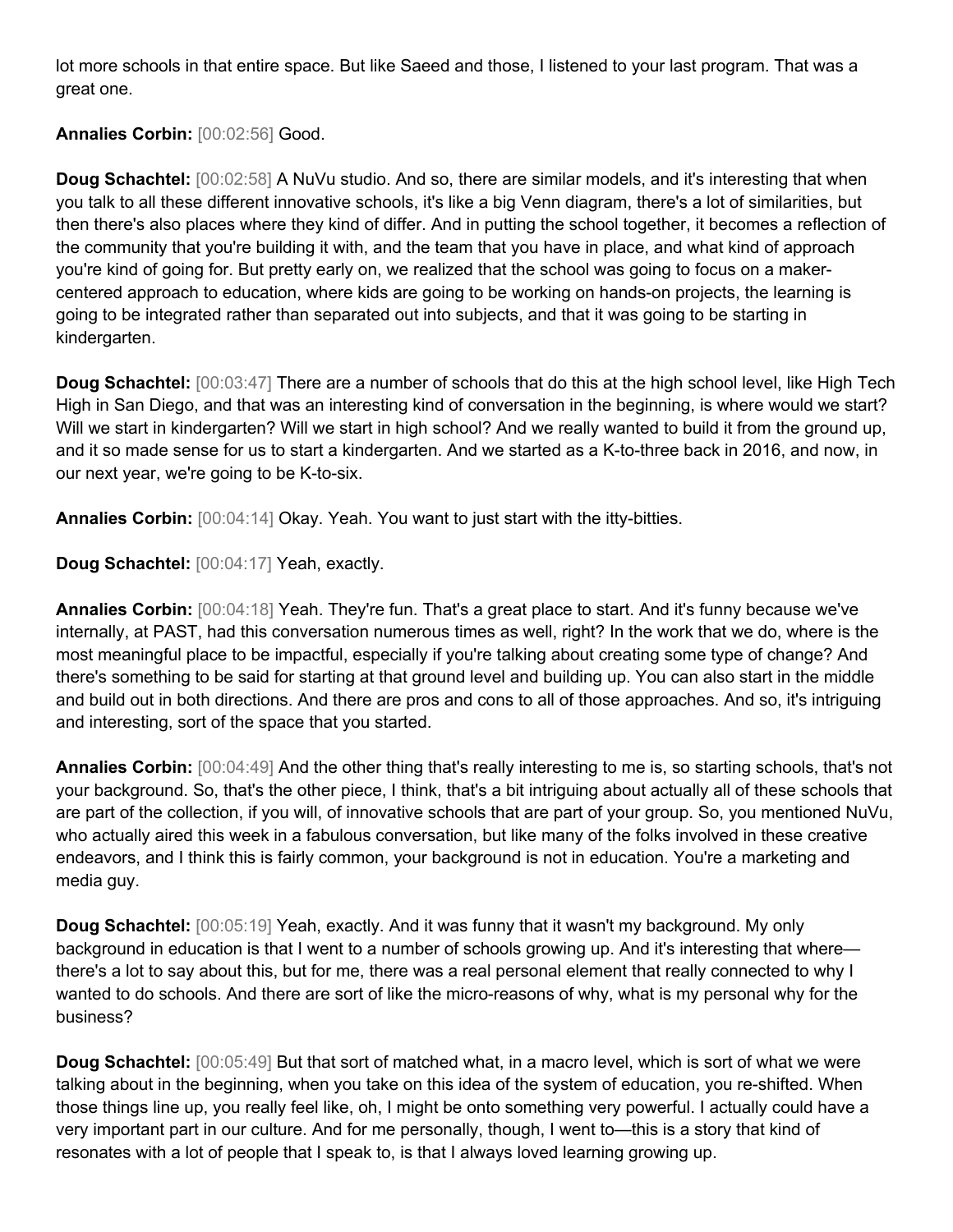**Doug Schachtel:** [00:06:20] And at some point, a shift happened in my education where it became more about school, and less about learning and more about just, how do you become really good at school? And the skills of being good at school, as you go on, especially in middle school and high school, become very different from actually learning and learning about your identity, learning about what makes you tick and how you learn best. It's things like, okay, how do you take a test? How do you please teachers? How do you follow directions?

**Doug Schachtel:** [00:07:00] All these things that are totally opposite of what the world wants and expects of people today. And so, for that reason, like when school was over, I kind of went in the other direction and never thought about it. I was somebody who always loved working with kids, doing afterschool programs, always donating my time to do those things, but I never thought of it that way, because I had this experience where I became very disenchanted with the idea of school. And in fact, it's funny when I talk about this to people, it's like I'm not a huge fan of school. In terms of like as it's defined, right?

**Annalies Corbin:** [00:07:39] I can't tell you how many times I hear that. This program, because we're out there looking for these amazing disruptions, so I will tell you, that is a theme I hear over and over again in this innovation space, that's a lot of people, school didn't fit me, I didn't like school, I didn't really learn what I needed, I got out into the real world and I realized I was completely ill-equipped, and so on and so forth. So, your story, I think, is part of a foundational story for all of us collectively. And I use that us that and a giant you at the beginning, who are involved in this sort of innovation in education spaces.

**Doug Schachtel:**  $[00:08:13]$  It's true. It's true. And the other thing that happened in the beginning is we spoke to someone who became our advisor, Tony Wagner, and we just reached out to him, because we were fond of his books and fond of the way he was thinking about things. And we saw that movie, Most Likely to Succeed, that was like right when we came out, a number of screenings. And something he said to us is that there's a rich history of entrepreneurs doing this.

**Doug Schachtel:** [00:08:38] And it gave us great confidence in what we were doing and kind of reaching out in how we were going to start building this up. Of course, we realized that both me and my co-founder, he comes from an education technology background, but has not worked in schools and not being in the school educator, we had to build this team up around us. And that's common to what other entrepreneurs and people with noneducator background did to get their schools off the ground.

**Annalies Corbin:** [00:09:08] Yeah, absolutely. Again, those were very common trends, people that are really passionate, who come with a pretty unique set of skill sets that they can apply in sort of a different sort of way. So, I want to be able to give a little context for our listeners, because they come from all over the world and may not be familiar with the school. And so, let's sort of set the stage for them. So, give us the nuts and bolts. So, right now are getting ready to be a K6, but what else is going on at this elementary school that's based on kids being makers and stretch out from there? So, help us with a little bit of sort of the theory, the action that you're putting into place.

**Doug Schachtel:** [00:09:46] Well, it's an exciting place. Every day, walking into this place just feels like a joy. And that's what we hear from our families and from kids as well. They don't like summer vacations, because when they come here, the whole idea is that they are working with their hands. They're building, they're creating, they're getting to work on amazing projects. And the way that it's sort of structured to give them that way of learning is that number one is we have mixed-age groups understand about our school. So, for this year, we had a kindergarten group. That was its own thing.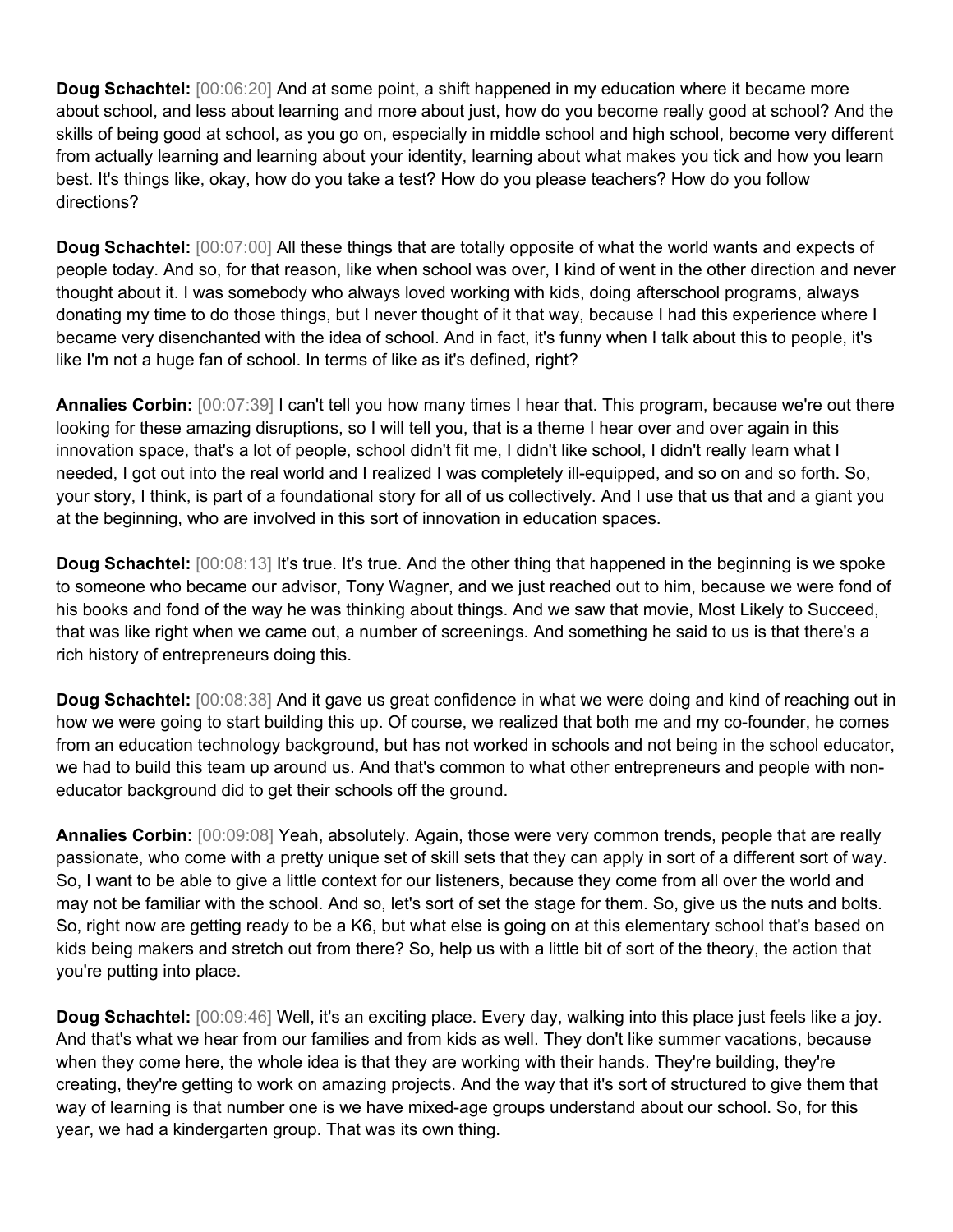**Doug Schachtel:** [00:10:30] Then, we had a first and second grade group. We had a third and fourth grade group. Next year, we'll have a fifth and sixth grade group. And they are working on themed projects throughout the year that stretch across the entire school. So, everybody in the school, even across all those groups, is working on a theme, the last one that we worked on this year was called The Tools that Connect Us. And over a period of two or so months, all the work is tied to that theme and it ends in this exhibition. This sounds familiar from other schools that do some things like WriteWorks does the arts and there are exhibitions at the end.

**Annalies Corbin:** [00:11:08] Exactly how we do it, too. Absolutely, yeah.

**Doug Schachtel:** [00:11:13] The other thing that we sort of realized in how we wanted to structure the school, and all this talk about innovation, and especially when you talk about technology, there are all these very analog things when you think about how to innovate in schools, like the schedule, scheduling everything. And so, how you can create enough time in the day for children to get into a deep flow with the projects, how to give them enough time to do that, but then how do you structure it in a way that you actually give them enough time to learn the core academic skills?

**Annalies Corbin:** [00:11:49] And how do you do that, because that's going to be the thing everybody wants to know? How are you doing that there, Doug?

**Doug Schachtel:** [00:11:55] That's a big question. It's like this sounds great and it sounds like a great afterschool program, right?

**Annalies Corbin:** [00:11:59] Right.

**Doug Schachtel:** [00:11:59] But then, how do you actually make sure that kids are learning? So, we have dedicated time for the core skills around math and literacy, and then with early childhood, with phonics. But everything else, when it comes to science, humanities, making and design, computational thinking, all those things are brought together in the service of the project.

**Doug Schachtel:** [00:12:22] So, there might be places where math naturally fits into the project, where literacy fits into the project, but there are distinct times where those two are given their time in the schedule. The other thing is that the schedule changes throughout the year and we're flexible in allowing that to happen. So, one way that that really shifts throughout the year is that we also have time where children are working on independent projects, projects that they come up with and they want to build.

**Doug Schachtel:** [00:12:49] So, we have periods of time during the year when they are working for larger periods of the day on those projects. And then, that ends in a culmination event where they're presenting their ideas. And a big thing for us is that we want to give kids a number of toolboxes by the time they end up leaving our school. Sure. There are core academic areas that they do need to understand and I think that's the big sort of division that's sort of happened around progressive versus traditional education, is that progressive became, oh, well, it's all about creativity.

**Doug Schachtel:** [00:13:26] And the core academic skills, that gets a little bit of a looser kind of approach. And for us, we wanted to blend the two where there is this heavy influence of creativity, and curiosity, and kids making things. But at the same time, you can't do really interesting, meaningful work if you don't understand certain core knowledge areas, so how do you make sure that you do both?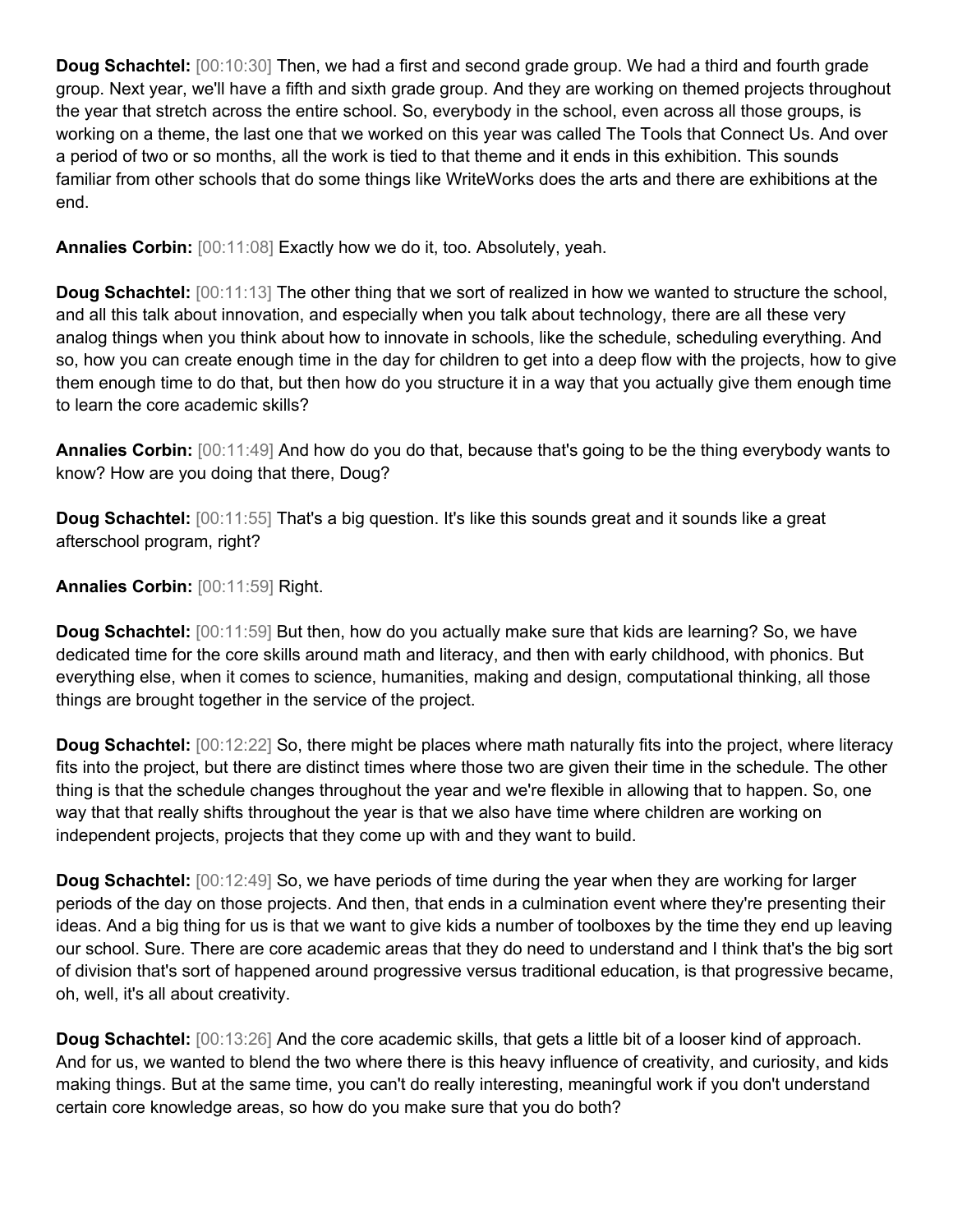**Doug Schachtel:** [00:13:52] So, it's really about the schedule and the intention, and making sure that we are assessing and tracking where children are using very traditional things like Fountas and Pinnell for literally engaging New York for math, common core standards as well. I mean, you can just do backwards design when you think of these projects and know exactly where students are.

**Annalies Corbin:** [00:14:17] Right. And it's also really easy just to sort of clarify for folks, and correct me if this is not the case for your school, but I'm assuming this is a case, it's really, really easy in a problem or project based environment, which Portfolio School is, to go out and grab when you take a look at the themes of the projects, and say, we're going to easily, and I use that word deliberately, we're going to easily hit this huge number of core standards, that if those expectations of the learning, that more traditional-based learning that we know kids have to walk away, but we're going to integrate it all the way through. And these kids are just going to never even look up and shift from one set of contents to another. when done really, really well, it's seamless and it's all inclusive. And I assume that that's the case with what you've got going on at the Portfolio School.

**Doug Schachtel:** [00:15:08] It is. And I think the other thing is that we also know that children are not going to learn exactly the same thing at the same time as everybody else. That's another sort of carryover and a logistical carryover in traditional education is that just because children are born between this date and this date, they're going to be ready for this bit of content on this day. And for us, it's like you're going to understand that, but you might not understand it today.

**Doug Schachtel:** [00:15:36] That might come for you next week. It might come to you next year. And that's a big thing. It's like, well, okay, by the end of third grade, you might be caught up in this certain area or you might need a little bit more time in this area right now or you might be ahead of your peers grade-level-wise in a certain area. And I think just allowing for more flexibility is everything.

**Doug Schachtel:** [00:16:02] And when you just say, okay, well, that day is over, now, I'm going to test you on it. And if that was the day when that just didn't work for that student, now, they're like, oh, I don't understand this. And it starts to imprint on who they think they are, like, well, I'm just not a math person now. And that just compounds and creates a whole other dynamic for that student, but for us, it's like, okay, you don't understand yet.

**Annalies Corbin:** [00:16:29] Exactly. Yeah, I love that. And that's the perfect way to put that, because we have that conversation often, too, and the reality is, in this fully engaged, applied sort of teaching and learning environments, the other piece that we've seen repeatedly is that we can hit the same number of content standards that a traditional school may have required throughout the year, but we can hit them numerous times in the same year as opposed to only hitting them once.

**Annalies Corbin:** [00:16:52] And to your point, doing a test, and then moving on, because not every kid's going to get it the first time. And by the time they've seen it the second or third time in a different application, because you're using it over, and over, and over again, suddenly, that light bulb goes off and it's meaningful for that child's. Very individualized in that space.

**Doug Schachtel:** [00:17:08] Yeah. No, it's really a good point, just like the idea of kind of circling back and silo to the content, where you can start talking about Newton's laws of physics for the first grade, you would never do that in another school.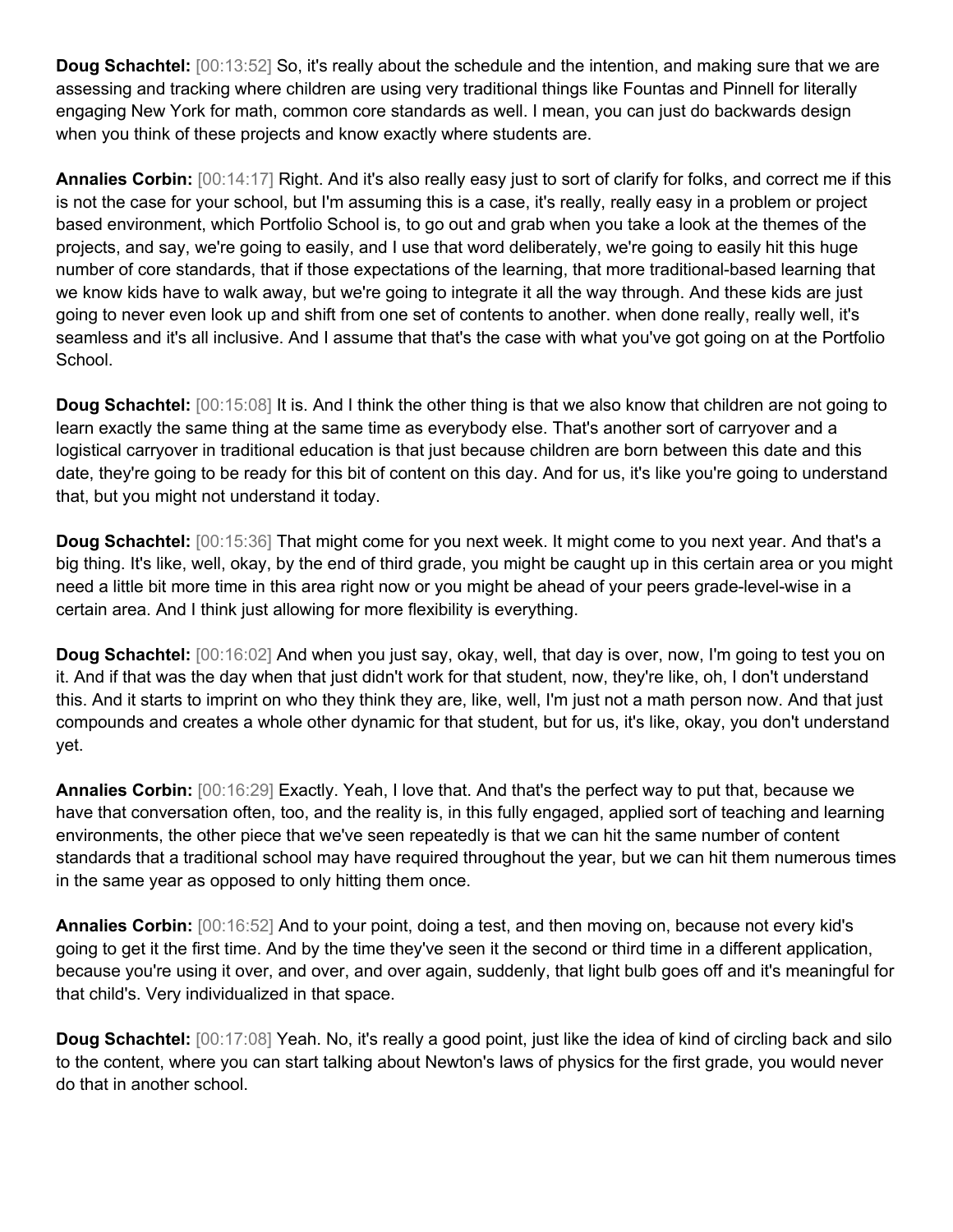**Annalies Corbin:** [00:17:19] No, but why not? Why not introduce it in the moment that it makes sense, because of the project that you're doing, right? You'll have to get it. You just have to at least have been introduced to it.

**Doug Schachtel:** [00:17:30] Yeah, exactly. So then, okay, so there's a certain piece that a first grader can understand about Newton's laws of physics, and then when they come back to it maybe a few years later or maybe next year, there's a different element. There's more math brought into it that they can understand at that level.

**Annalies Corbin:** [00:17:48] Right. And they bring the context with them from project to project to project, right? And they sort of are able then to figure it out along the way. That's the other piece. There's a lot of that self-directed learning opportunity when you're doing it that way.

**Doug Schachtel:** [00:18:00] Yeah. And the word you just used is context is everything for us, that when we think of even the projects that kids are working on, it has to organically come from questions and things that they would actually experience in their daily lives. So, why is the sky blue? Why do leaves change color? All these things that they're questions that they would come up with naturally. And brain science, I mean, our own experience, everyone else understands that if something is meaningful to you and you happen to learn it, you're going to be invested in that process of learning and you're going to remember what you learned. So, making everything kind of contextual and interesting to the student is vital.

**Annalies Corbin:** [00:18:47] Absolutely. That point of engagement can't be underscored. And I hear all the time when we go out and work with a variety of different, more traditional schools around making these types of transitions, one of the things that I frequently hear from school faculties, and it's not necessarily because they don't want to, it's just the space that they're in in that moment, out of all fairness, right? But one of the things, what we frequently hear, is yes, but our kids can't do that, which is not the case at all.

**Annalies Corbin:** [00:19:16] It's really a case of, there's been a long journey or path where students have become so disengaged from the moment of learning that, sometimes, it can be hard to turn that tide. And so, helping those faculty understand that you can, in fact, re-engage by trying to work with students in a sort of a different capacity, sort of a different mindset can be a pretty powerful thing. So, let me use that as a segue to ask you then, where or how do you find your faculty? Because I'm sure it's not just you and your co-founder running around with these K through sixth graders, so talk to us a little bit about the staff. What's the magic, the people that make this happen?

**Doug Schachtel:** [00:20:04] So, we have an amazing team here. And the teachers, the way that we find them, let's say, in very logistical ways, like we put something on our website, we put it out to our community, and we post it in some places. And what comes back are people who really want this and who have, in varying degrees, had some success being able to implement projects in their own classroom, have oftentimes come up against a restriction in their current environment where they wanted to have more freedom in what they're doing.

**Doug Schachtel:** [00:20:44] And they're like, I know that this is the way to do it, I just want a place that allows me to do that. And with that impulse and with that idea usually comes a collaborative kind of mindset, that foreign teacher, because that's everything about how we're designing our units, and the units are those to those two-month long project, where it's collaborative, where we have a design and making teacher who works with classroom teachers, who works with an artist, who everybody comes together to create what that project is.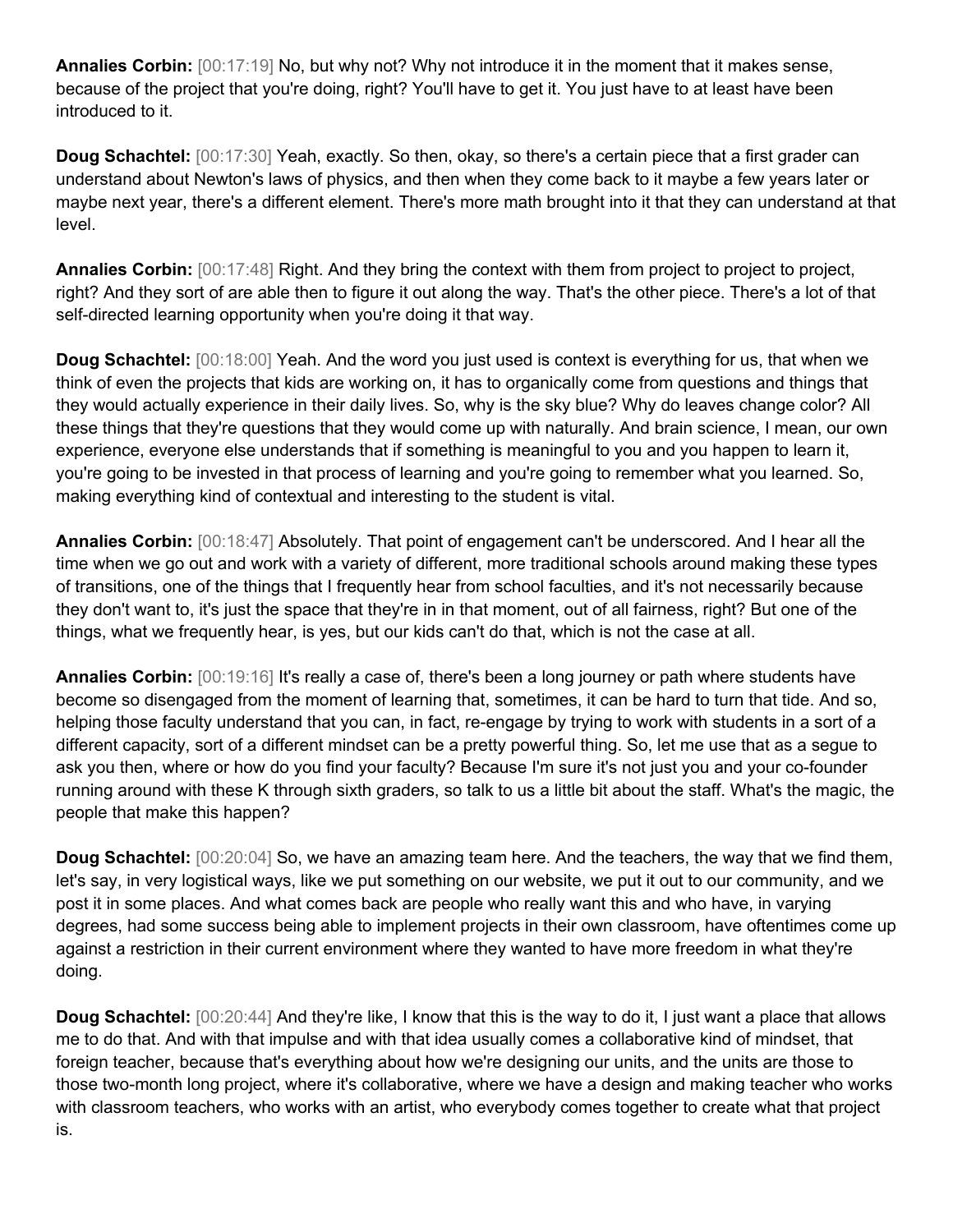**Doug Schachtel:** [00:21:23] And without that collaboration, you're not going to find one person who knows how to do all those things. In a more traditional environment, you might not even have that level of expertise kind of at the table, or in the best case, you might have a teacher who then sends their students down the hall to the fab lab, where they work with that design and making teacher, but there's not much collaboration and much integration between what they might be doing in the classroom versus the fab lab.

**Doug Schachtel:** [00:21:53] And our kind of tagline or whatever, it's like we don't have a makerspace, we are a makerspace. And the big thing like it's not that place where you go to, and it's behind lock and key, and you get to go in there 45 minutes a week. Kids are in there pretty much daily, and the key in there, they're getting the tools that they need that they are safely trained on, And they have the badges, so you use that. It's not like kids are running amok in this place with hacksaws.

**Annalies Corbin:** [00:22:24] It's not just controlled chaos at best?

**Doug Schachtel:** [00:22:27] Yeah. No. But to quote another school founder that we were fond of, Gever Tulley, trusting children is everything. And once you give them the trust and the training, of course, to use some of these tools, they can do it. And so, starting with kindergartners, there's a gradual trajectory around design and making, and basically giving them the keys to the kingdom, where they can start owning their own decisions about the projects they're working on and their own personal goals.

**Doug Schachtel:** [00:23:10] So, you'd be surprised, even in first and second grade, kids are setting their own goals, they understand their schedule, they check in with teachers constantly about, okay, how does what I'm learning connecting to the goals that I've set for myself? Like I haven't seen that in any school that I have personally been to that the other idea of context and meaning, and like what you're saying, that it's difficult for teachers to say, my kids can't do that. I think once you start passing the torch to them, of course, with the scaffolding or with the planning, with the classroom management, all these things to go away, but giving them the skills to set their own goals with the teacher to understand why they're learning something, that becomes very powerful so they're invested in the learning.

**Annalies Corbin:** [00:24:06] Absolutely. Yeah. So, let's talk a little bit then about the community piece. So, the most successful, innovative schools, I would argue, just from my own sampling around the world of talking and visiting so many of these places, are really steeped in the local. They have a solid understanding of the community in which both they set or nested in the communities that they serve.

**Annalies Corbin:** [00:24:35] So, let's talk a little bit about that piece, because I gather from looking at the website, from the conversation we've had thus far, that the idea of having a solid understanding of your community is probably a pretty integral part to the success of the program. So, share with us just a little bit about the way that you think about that in particular since that ties into your new title as Head of Community.

**Doug Schachtel:** [00:24:59] Yeah, right. So, we're located in Tribeca, in downtown New York. And from the beginning when we started this school, we wanted it to be something that grows out from this place. So, we were trying to figure out how we can create this kind of schools that become embedded in communities that might function differently based on the community, but that have the same sort of core philosophy and core approach.

**Doug Schachtel:** [00:25:30] So, I think that there's a natural way that when you're starting something in any community, and for us, it happened to be Tribeca, that you are very closely linked to where you are, how you're using the community, how you're actually using the city around you as an environment part of the classroom that it would look very different if we're just in another town. And it would have to adapt, so a school like ours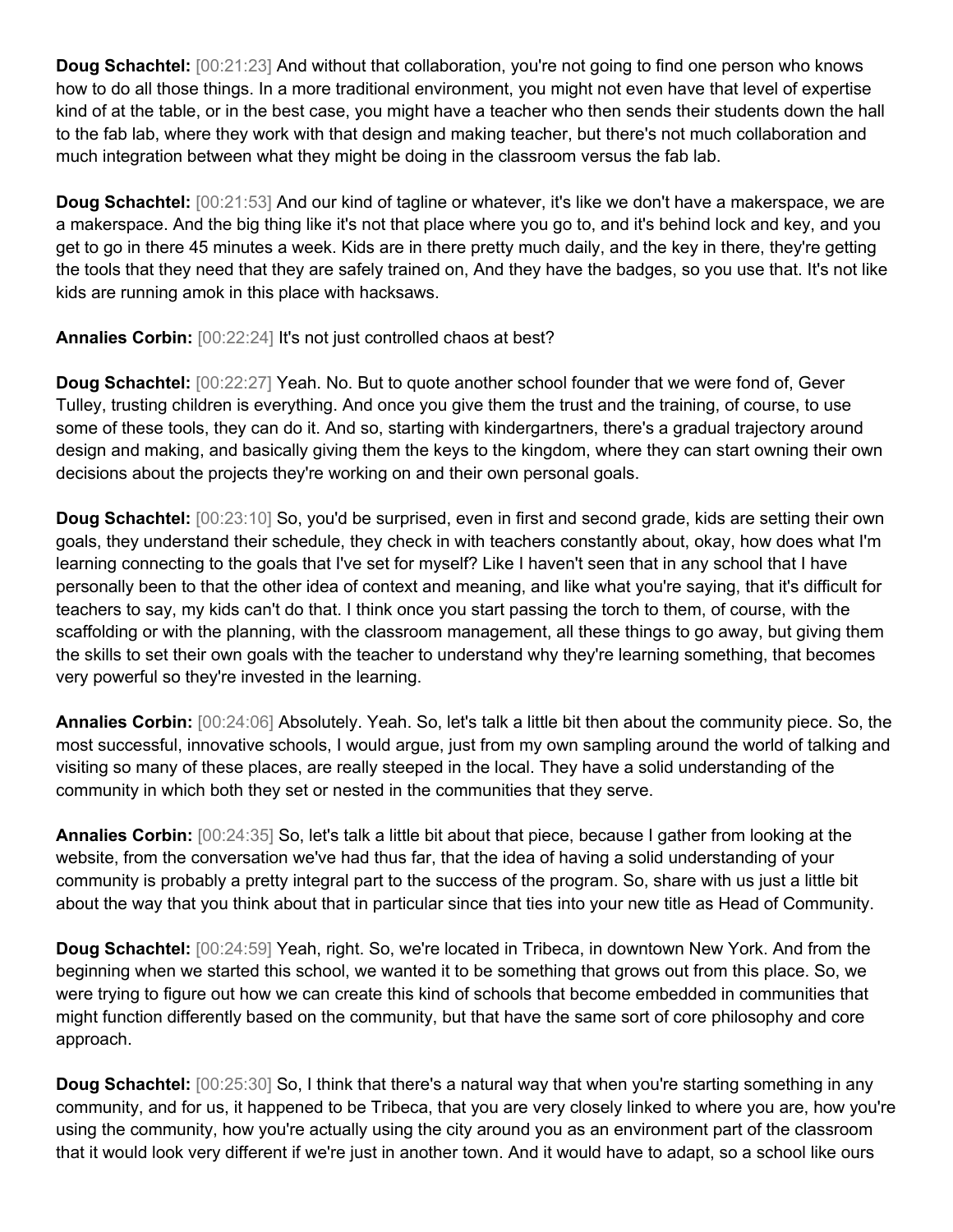popping up in a more suburban location would have a very different feel to it. Not better or worse, it's just different.

**Annalies Corbin:** [00:26:08] Different, right.

**Doug Schachtel:** [00:26:09] Yeah, because it's a reflection of the community. And I think the core kind of philosophy and the core approach is something that I don't think would shift no matter where it is. I think that once children come into the classroom, into the school, that would feel very natural, whether you're coming into a school in Tribeca or Boise, Idaho, or some rural location. And I think the other piece that we had in our minds from the beginning is that not everybody can live in Tribeca, not everyone can come to a school like ours, how do we enable this type of learning to exist outside?

**Doug Schachtel:** [00:26:50] And I know that this is something that you guys are working on as well with professional development, curriculum development. Those are the ways that we had educators coming to us asking these questions from all over the world, I want to bring that into my classroom, and that's something that we have always had in our in our game plan to do, and we've been building that out, and we're excited to continue doing that.

**Annalies Corbin:** [00:27:15] Because at this point, it's a single school, it's not schools, plural, correct?

**Doug Schachtel:** [00:27:19] Right. We just have the one Portfolio School here.

**Annalies Corbin:** [00:27:21] And so then, another clarifying question to that same point, so right now, you're a K through six, but is the aspiration K through 12? Will it continue to grow with these kids? There's no expectation that when these kids finish sixth grade that they're going to middle school someplace else. The intent is for them to stay with you, correct?

**Doug Schachtel:** [00:27:36] Exactly. So, we have committed to being a K to eight right now. Our goal is to be a K to 12, and we've been planning and designing how our high school would look, but that would be a separate location. So, when we can get that off the ground or in the ground is a TBD at the moment, but that's always been our goal. And there's amazing opportunity in high school and sort of imagine what that looks like.

**Annalies Corbin:** [00:28:05] There is indeed, yes. We've got lots of experience in that space, right? Because lots of places start there, as you've indicated, yeah.

**Doug Schachtel:** [00:28:11] No, I saw that. And the work you guys are doing in terms of helping people redesign what high school looks like is amazing. So, yeah, I would love to continue talking about that on another podcast.

**Annalies Corbin:** [00:28:23] Yeah. No. We can definitely have that conversation whenever you want. So, I always like to sort of, as we sort of think about sort of wrapping the conversation, one of the things that I hear from folks all the time is, oh, that sounds really great and was awesome to hear everything that Doug had to say, but what Doug didn't talk about was, this is not easy. So, there are constraints.

**Annalies Corbin:** [00:28:44] There are things that you bump up against that you had to basically design your way either around, or out of, or through, or to incorporate, because it's just the reality, and that's okay. So, share with us a little bit of some of those experiences, because folks love to hear that they're not alone in thinking, oh, my gosh, what did I do? What was I thinking? I have that thought all the time, what was I thinking?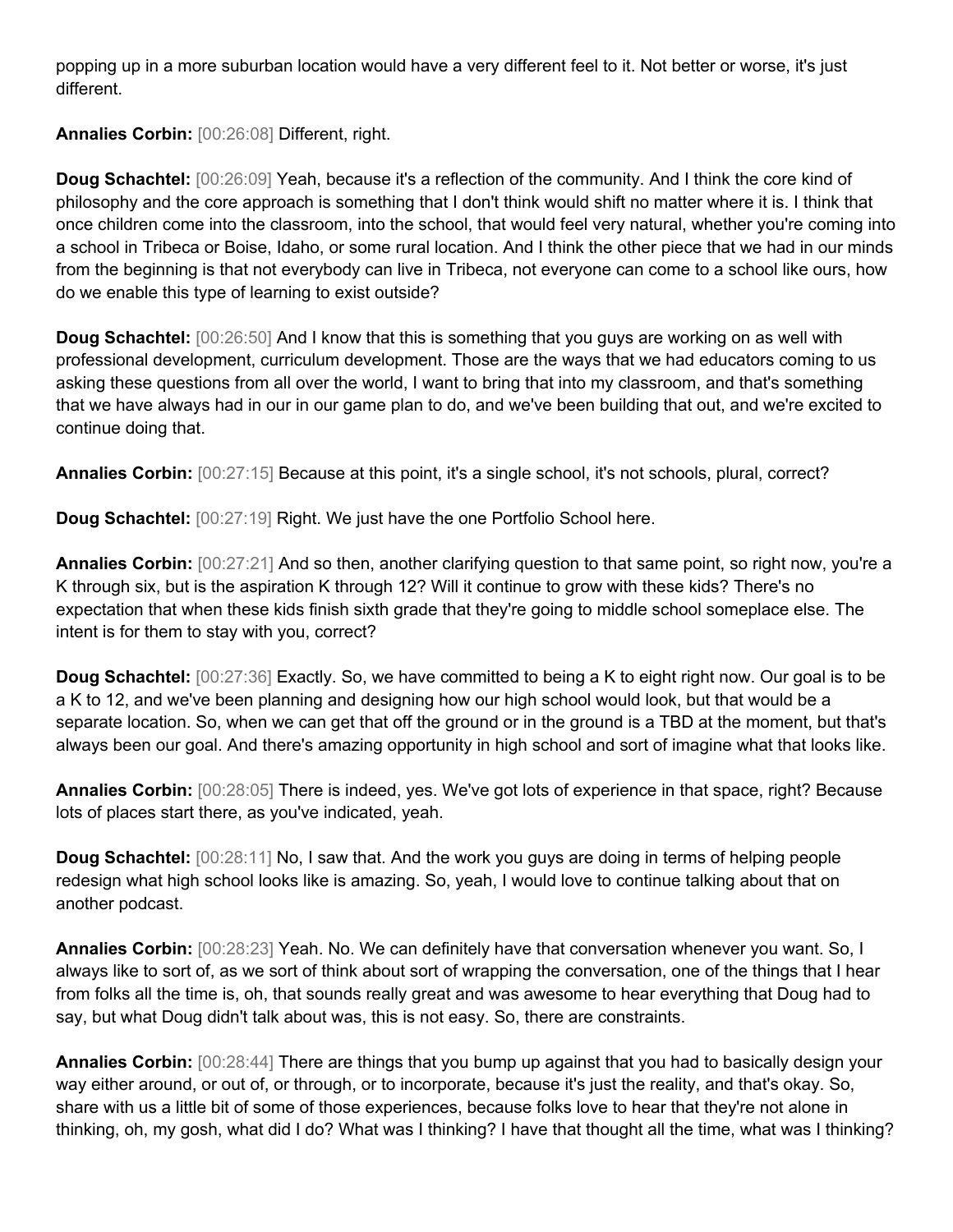**Doug Schachtel:** [00:29:08] No, I know. I mean, I can't think of anything more meaningful than doing what we do and trying to figure out a better way for kids to learn. And not just I think when you feel very connected to what you're doing, all those things that are hard and the struggles that I think come in any venture in any business just become easier to deal with. But people, I would say, you're not alone, if you're out there and you're realizing that this is a hard thing to do.

**Doug Schachtel:** [00:29:44] I think every day, you're really drawing on the same things that we expect from our kids in school. And when we talk about education that really focuses more on creativity, it's kind of ironic and kind of a shame that schools aren't thought of in a more creative way. Like you focus on how to creatively solve education, right? And creativity is just how you're dealing with various roadblocks, various challenges.

**Doug Schachtel:** [00:30:17] And so, I think if you sort of embody the same flexibility and the same design thinking that we talk about with our students, you always have the right tools to navigate any challenges that you're going to face. And it's a very human process, a school education, whatever organization that you run an education except for maybe education technology is a very human organization. And my role as head of community, I get to see that it's about families, it's about children, it's about staff, it's about the team.

**Doug Schachtel:** [00:31:02] There are so many pieces and it becomes a very complex organism, because it's a number of people. And more and more, it's really just about how you line everybody up in the same direction, all those people, the students, the families, the staff, the team, all your community partners that are around you, if they buy in, you're going in the right direction. And any sort of roadblock, you can always go back to that place of this is why we're doing it and this is where we want to go. And it just gives you a way to always face any challenge and you know that you're going to make the right decisions.

**Annalies Corbin:** [00:31:44] Absolutely. And I love the idea of thinking about education as a very complex organism, right? So, it's a living, breathing thing. It's not just an engineered system, because it's got real people in the mix of it. And I think sometimes, we get really used to the wroteness, if you will, of the machine, that system sort of mechanism that's just churning these folks out. Everybody's going to read page 12 on Tuesday, and we're going to take a test on Friday, and we forget about the fact that the single greatest value add that we have back into the flip side of whatever the educational journey is, is the individuality of all of the folks that were part of that living and breathing organism.

**Doug Schachtel:** [00:32:39] Yeah. and the other piece about this is that there's really no choice. Like once you, and I'm looking at you, it's like once a person, and maybe this is the listener, realizes that there's something that fundamentally needs to change about how we educate future generations, you realize that we do need to fundamentally change how we teach future generations. There is no choice in that. Once you get that, you're like, we need to do this and this needs to happen right now. And if I don't show up today and make the right decision, I know that there's a consequence to that and that I play a part in how we're reshaping this whole culture that we have around us and the work that children are going to be doing.

**Annalies Corbin:** [00:33:26] Absolutely.

**Doug Schachtel:** [00:33:27] Yeah. There's nothing more important than what's happening right now.

**Annalies Corbin:** [00:33:31] Absolutely. And the world is changing so fast as we all know, we've just experienced the last 15 months of crazy stuff that was going on, and yet a lot of those aspects or elements are not going away. And the reality is we can no longer be preparing students for X, Y, and Z job, or a career, or whatever it is that they're going to do post-secondary, because reality is we don't actually know what those things are going to be, because the world is changing so fast.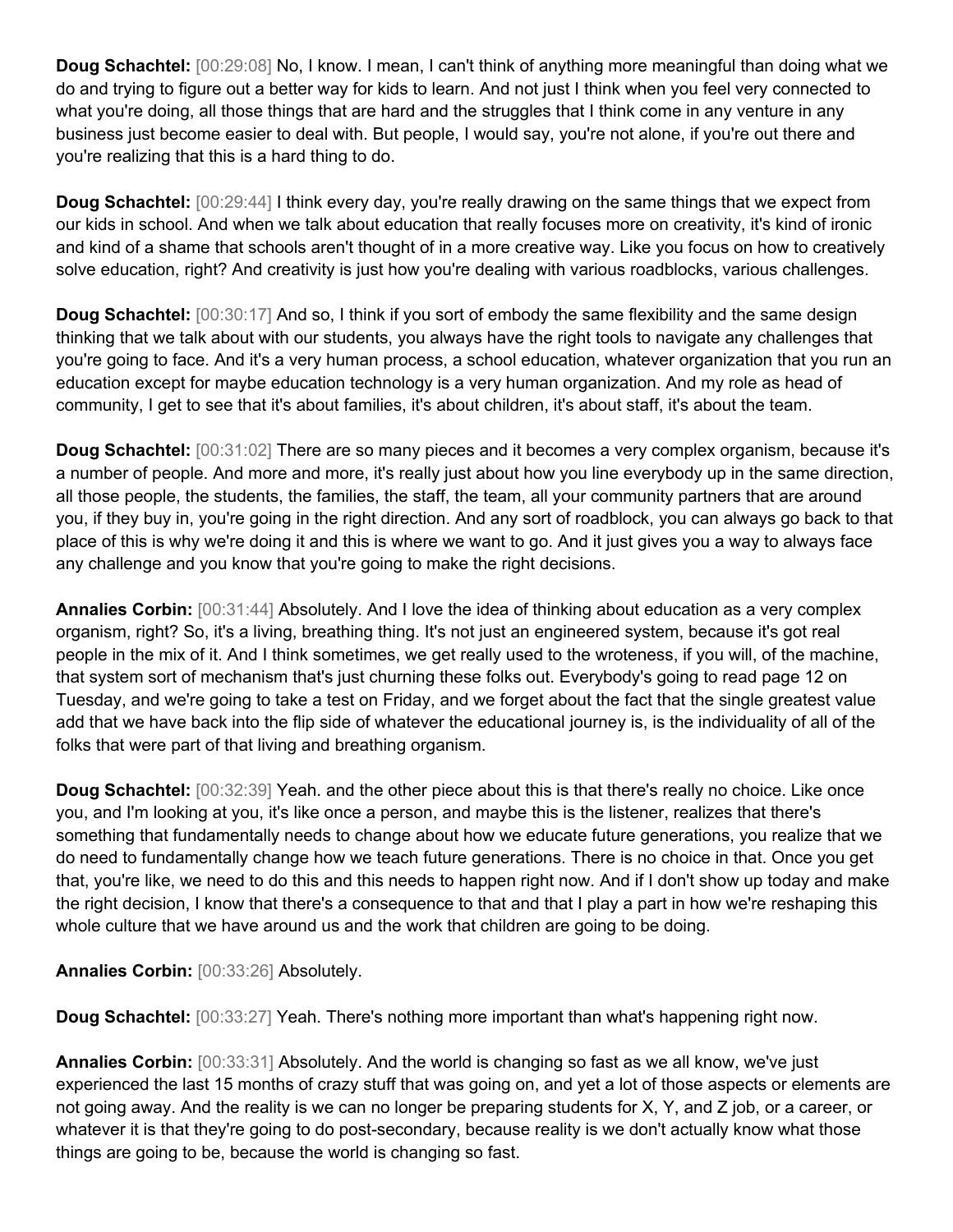**Annalies Corbin:** [00:33:58] There are endless and infinite possibilities. So, with that in mind, I always like to sort of close the program with sort of asking, what's the moon shot from your perspective? What's the moon shot? And it can be personal to your own philosophy or the school itself, but really, what's that thing? That big aspiration outside of what you've got going on right now that you think is possible with the work that you're engaged in?

**Annalies Corbin:** [00:34:26] I know that's a loaded question. What do you think is going to make the most difference? and it may be the most difference just at the Portfolio School, but it may be in the Tribeca community, it may be in New York, it may be national, it may be global. Where is the moon shot, that thing that we absolutely must roll up our sleeves and do right now that you feel like the work that you're doing can make a contribution to?

**Doug Schachtel:** [00:34:49] It's funny because I think of where things are coming from the top down, from workplace education back to graduate school, if you go to graduate school, down to college, and then to high school, middle school, elementary, and then here's where we are, right? And both of those sides are kind of reevaluating what it means to be educated, but what it means to be prepared, and I think having a collective systemwide re-shift of the definitions of what it means to be educated and what it means to prove that you're educated.

**Doug Schachtel:** [00:35:36] So, I think what a lot of things that are happening with places like the Mastery Transcript, and changes in college applications and admissions is having a huge impact on how people are then able to make decisions about early childhood, about elementary, about middle school. And you're always looking to, well, what's the next thing? Because the thing that we haven't touched on in all of this, maybe just a little bit, is that those who are making decisions about children are not children, and that's a very tricky thing.

**Doug Schachtel:** [00:36:17] And how you can line up the motivation for a parent to match up with what's in the best interest of the child are sometimes things that are outside of even our scope. And so, I point to these like the Mastery Transcripts and colleges, because if that's the motivation, that's going to then drive things downstream to where we are. So, I think that the innovations that are happening, and that's why when we go to high school, we're going to be very excited about getting kids ready for the future they're going to face, and getting them to go to wherever they want to go, whether that's Princeton, Harvard, Yale, whether that's to go and launch their own company.

**Doug Schachtel:** [00:36:58] But that level of success that people get to see as parents, that that's where I want my child to go, we'll make the whole system kind of flow more naturally from one place to the next so that you can have innovative programs at the elementary level all the way up. So, I think that seeing that whole system work together is how I would answer that moon shot.

**Annalies Corbin:** [00:37:24] Yeah, I love that. And I think that that sort of sets the stage for folks to sort of think about that it's no longer the future work, it's work of the future, right? And if you can wrestle with a difference between those two things, helps sort of give folks a sort of different impetus for really, really thinking long and hard about what's needed, what's necessary, and what's the best interest for children. So, I appreciate that very much.

**Doug Schachtel:** [00:37:52] Sure.

**Annalies Corbin:** [00:37:52] So, Doug, thank you very much for spending time with us today. I greatly appreciate it. It was very exciting to be able to hear a little bit about the Portfolio School, and I would